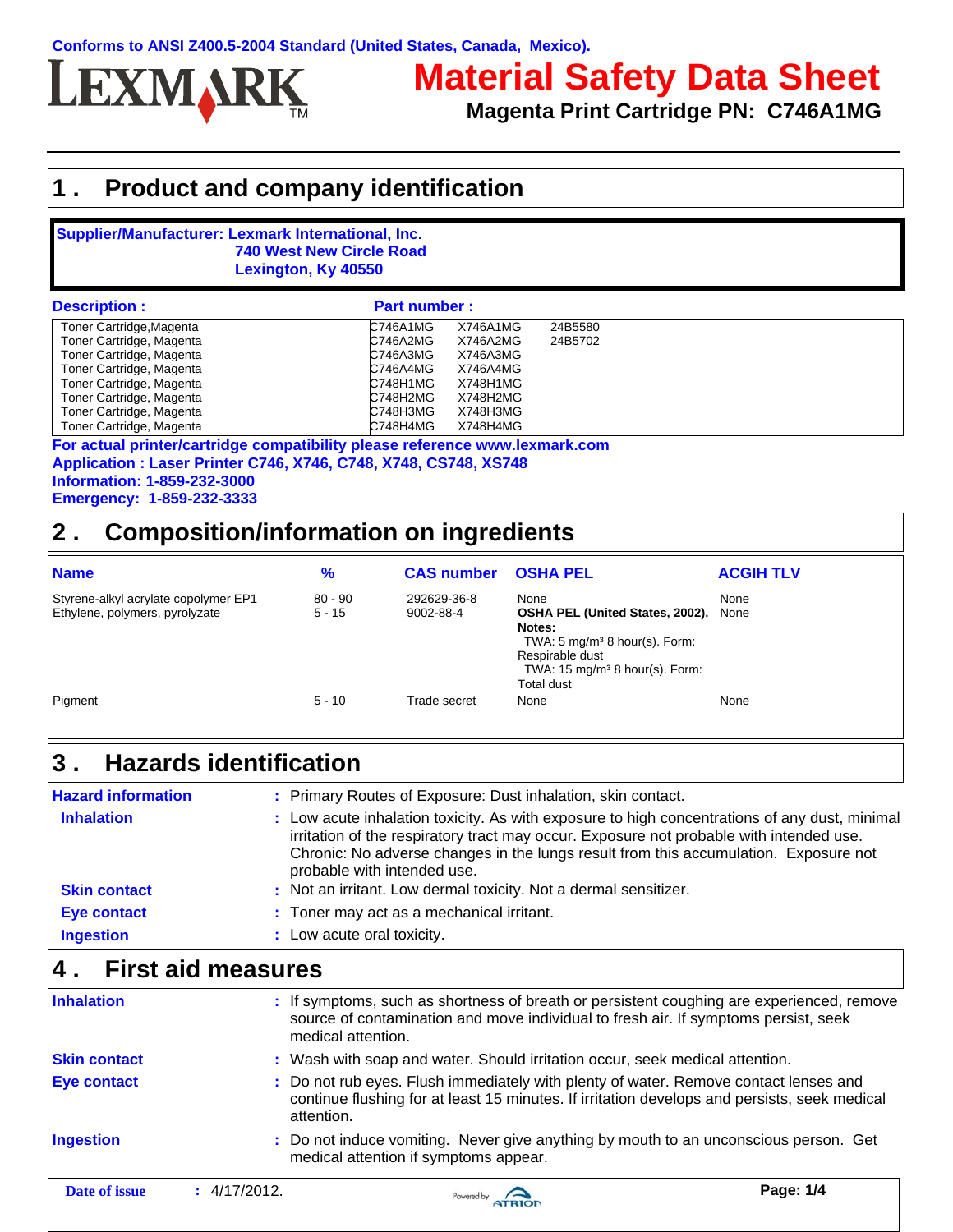**Magenta Print Cartridge PN: C746A1MG**

| <b>LEXMARK</b> |  |
|----------------|--|
|----------------|--|

**HMIS Classification**

| <b>Aggravated conditions</b><br>Exposure to high airborne dust concentrations, including toner, may aggravate existing<br>respiratory conditions. |                          |  |  |
|---------------------------------------------------------------------------------------------------------------------------------------------------|--------------------------|--|--|
| <b>Notes to physician</b><br>: No specific antidote.                                                                                              |                          |  |  |
| <b>Fire-fighting measures</b><br>$\sqrt{5}$ .                                                                                                     |                          |  |  |
| <b>Flash point</b>                                                                                                                                | : Solid, not applicable. |  |  |
| <b>Auto-ignition temperature</b>                                                                                                                  | : Not applicable.        |  |  |

| <b>Flammable limits</b>                                  | : Not determined.                                                                                                                                                     |
|----------------------------------------------------------|-----------------------------------------------------------------------------------------------------------------------------------------------------------------------|
| <b>Extinguishing media</b>                               | : Carbon dioxide, water spray or fog, dry chemical or foam.                                                                                                           |
| <b>Hazardous combustion</b><br>products                  | : Carbon monoxide, carbon dioxide, unidentified organics.                                                                                                             |
| <b>Special exposure hazards</b>                          | : Like many finely divided materials, toner dust, in high concentrations can form an<br>explosive mixture in air which, if ignited, could result in a dust explosion. |
| <b>Special protective</b><br>equipment for fire-fighters | : Fire fighters should wear full protective clothing, including self-contained breathing<br>apparatus.                                                                |
| <b>NFPA Rating</b>                                       | : Health: 1 Flammability: 1 Reactivity: 0                                                                                                                             |

**:** Health: 1\* Flammability: 1 Reactivity: 0

#### **Accidental release measures 6 .**

| <b>Personal precautions</b>      | : None required for intended use in printer.                                                                                                                                                                                                                                                                                                                            |
|----------------------------------|-------------------------------------------------------------------------------------------------------------------------------------------------------------------------------------------------------------------------------------------------------------------------------------------------------------------------------------------------------------------------|
| <b>Environmental precautions</b> | Disposal is subject to national, state, regional, or provincial regulations.                                                                                                                                                                                                                                                                                            |
| <b>Methods for cleaning up</b>   | : If a dust cloud is possible due to a spill, remove all sources of ignition such as open<br>sparks, flames, or static discharge to prevent the ignition of the dust. Minimize dust<br>generation during clean up. Sweep up spill with non-metallic broom and dustpan.<br>Contain for disposal. Oil permeated sweeping compound may be useful in cleaning up<br>spills. |

#### **Handling and storage 7 .**

| <b>Handling</b>             | : Avoid generating dust. To avoid damage to cartridge and accidental contact with toner,<br>keep out of reach of children. |
|-----------------------------|----------------------------------------------------------------------------------------------------------------------------|
| <b>Storage</b>              | : Store in a cool, dry place. Store away from oxidizing material.                                                          |
| 8                           | <b>Exposure controls/personal protection</b>                                                                               |
| <b>Engineering measures</b> | : Not required. Use in a well-ventilated area.                                                                             |
| <b>Respiratory</b>          | : None required for intended use in printer.                                                                               |
| <b>Gloves</b>               | : None required for intended use in printer.                                                                               |
| <b>Skin protection</b>      | : None required for intended use in printer.                                                                               |
| <b>Eyes</b>                 | : None required for intended use in printer.                                                                               |

#### **Physical and chemical properties 9 .**

| <b>Physical state</b>         | : Solid. [Toner Cartridge] |
|-------------------------------|----------------------------|
| <b>Color</b>                  | : Magenta                  |
| Odor                          | : Faint odor (Plastic.)    |
| <b>Vapor density</b>          | : Not applicable.          |
| <b>Solubility</b>             | $:$ Insoluble in water.    |
| <b>Melting/freezing point</b> | : Not determined.          |
| <b>Specific gravity</b>       | : Not determined.          |
| <b>Volatility</b>             | : Not determined.          |
| <b>Evaporation rate</b>       | : Not applicable.          |

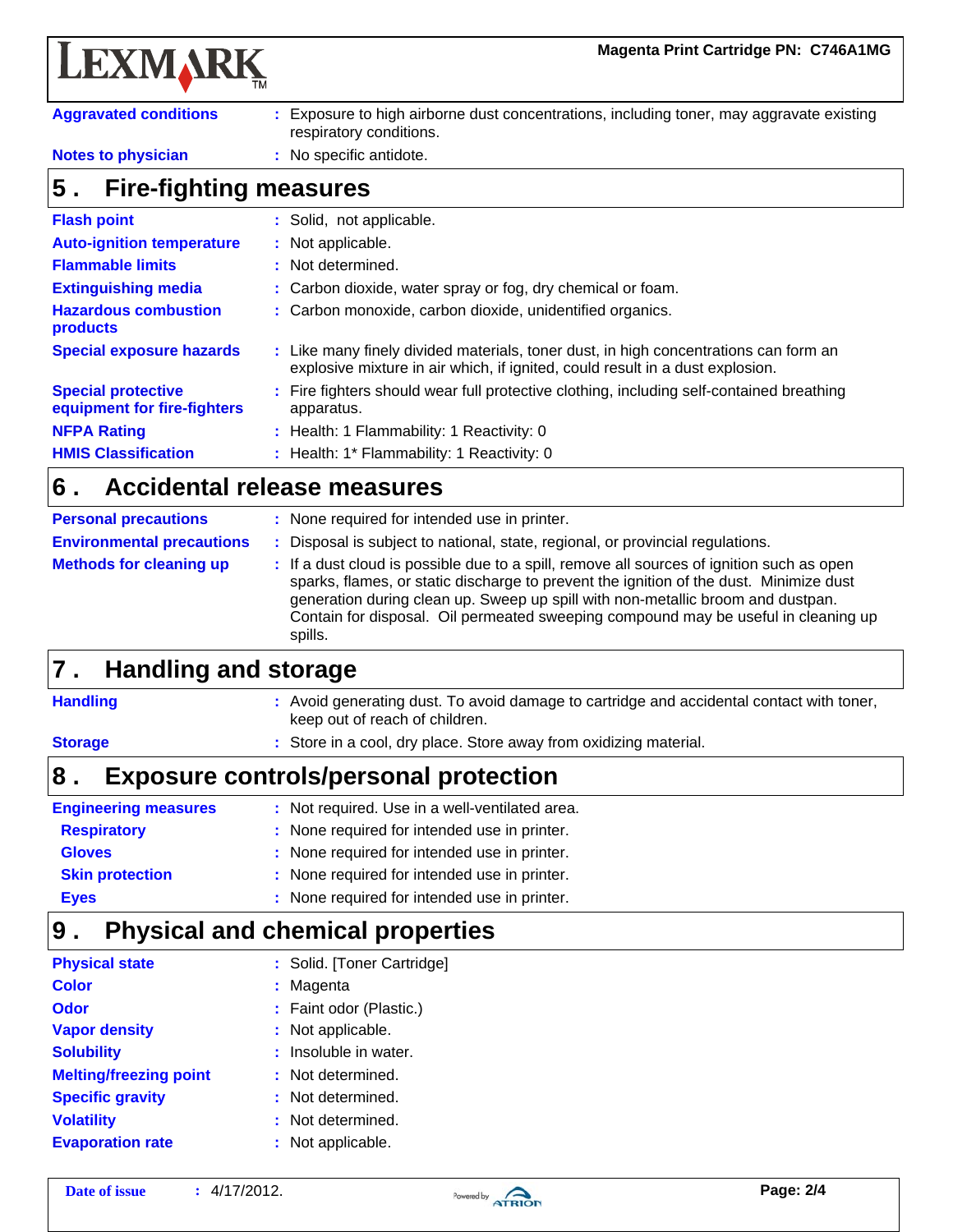

# 10 . Stability and reactivity

| <b>Stability and reactivity</b>            | : The product is stable.                                         |
|--------------------------------------------|------------------------------------------------------------------|
| <b>Conditions to avoid</b>                 | : Keep away from heat, flame, sparks and other ignition sources. |
| <b>Materials to avoid</b>                  | : Strong oxidizing materials.                                    |
| <b>Hazardous decomposition</b><br>products | : Carbon monoxide, carbon dioxide, unidentified organics.        |
| <b>Hazardous polymerization</b>            | : Will not occur.                                                |
| <b>Additional guidelines</b>               | : None known.                                                    |

# **11 . Toxicological information**

|                                                   | <b>Primary routes of exposure :</b> Inhalation of dust, skin contact.                                                                                                                                                                                                                                           |             |                                 |         |  |
|---------------------------------------------------|-----------------------------------------------------------------------------------------------------------------------------------------------------------------------------------------------------------------------------------------------------------------------------------------------------------------|-------------|---------------------------------|---------|--|
| <b>Ingestion</b>                                  | : Low acute oral toxicity. Exposure not probable with intended use.                                                                                                                                                                                                                                             |             |                                 |         |  |
| <b>Acute toxicity oral rat LD50 :</b><br>(mg/kg)  |                                                                                                                                                                                                                                                                                                                 |             |                                 |         |  |
| <b>Product/ingredient name</b>                    | <b>Species</b>                                                                                                                                                                                                                                                                                                  | <b>Dose</b> | <b>Result</b>                   |         |  |
| Toner.                                            | Rat                                                                                                                                                                                                                                                                                                             | >5000 mg/l  | LC50 Inhalation<br>Particulate. | 4 hours |  |
|                                                   | Rat                                                                                                                                                                                                                                                                                                             | >5000 mg/kg | LD50 Oral                       |         |  |
| <b>Inhalation</b>                                 | : Low acute inhalation toxicity. As with exposure to high concentrations of any dust, minimal<br>irritation of the respiratory tract may occur. Toner is not listed by IARC, NTP, or OSHA.                                                                                                                      |             |                                 |         |  |
| <b>Aggravating conditions</b>                     | : Exposure to high airborne dust concentrations, including toner, may aggravate existing<br>respiratory conditions.                                                                                                                                                                                             |             |                                 |         |  |
| <b>Potential chronic health</b><br><b>effects</b> | : CARCINOGENIC EFFECTS: Classified None. by NIOSH [Ethylene, polymers,<br>pyrolyzate]. Classified 3 (Not classifiable for humans.) by IARC [Ethylene, polymers,<br>pyrolyzate].<br><b>MUTAGENIC EFFECTS:</b> Toner is negative (nonmutagnenic) in the Ames assay.<br><b>TERATOGENIC EFFECTS: Not available.</b> |             |                                 |         |  |
| <b>Exposure limit values</b>                      | : Toner dust is a particulate not otherwise classified (PNOC) or regulated (PNOR).                                                                                                                                                                                                                              |             |                                 |         |  |

# 12. Ecological information

| <b>Mobility</b>                  | : Not determined. |
|----------------------------------|-------------------|
| <b>Bioaccumulative potential</b> | : Not determined. |
| <b>Persistence/degradability</b> | : Not determined. |
| <b>Other information</b>         | : None known.     |

## **13. Disposal considerations**

**Waste disposal**

**:** This product is not a listed hazardous waste in accordance with Federal Regulation 40 CFR Part 261. If discarded in its purchased form, this product would not be a hazardous waste either by listing or by characteristic. However, under RCRA, it is the responsibility o the product user to determine at the time of disposal whether a material has been contaminated and should be classified as a hazardous waste. Disposal is subject to local, state and federal regulations.